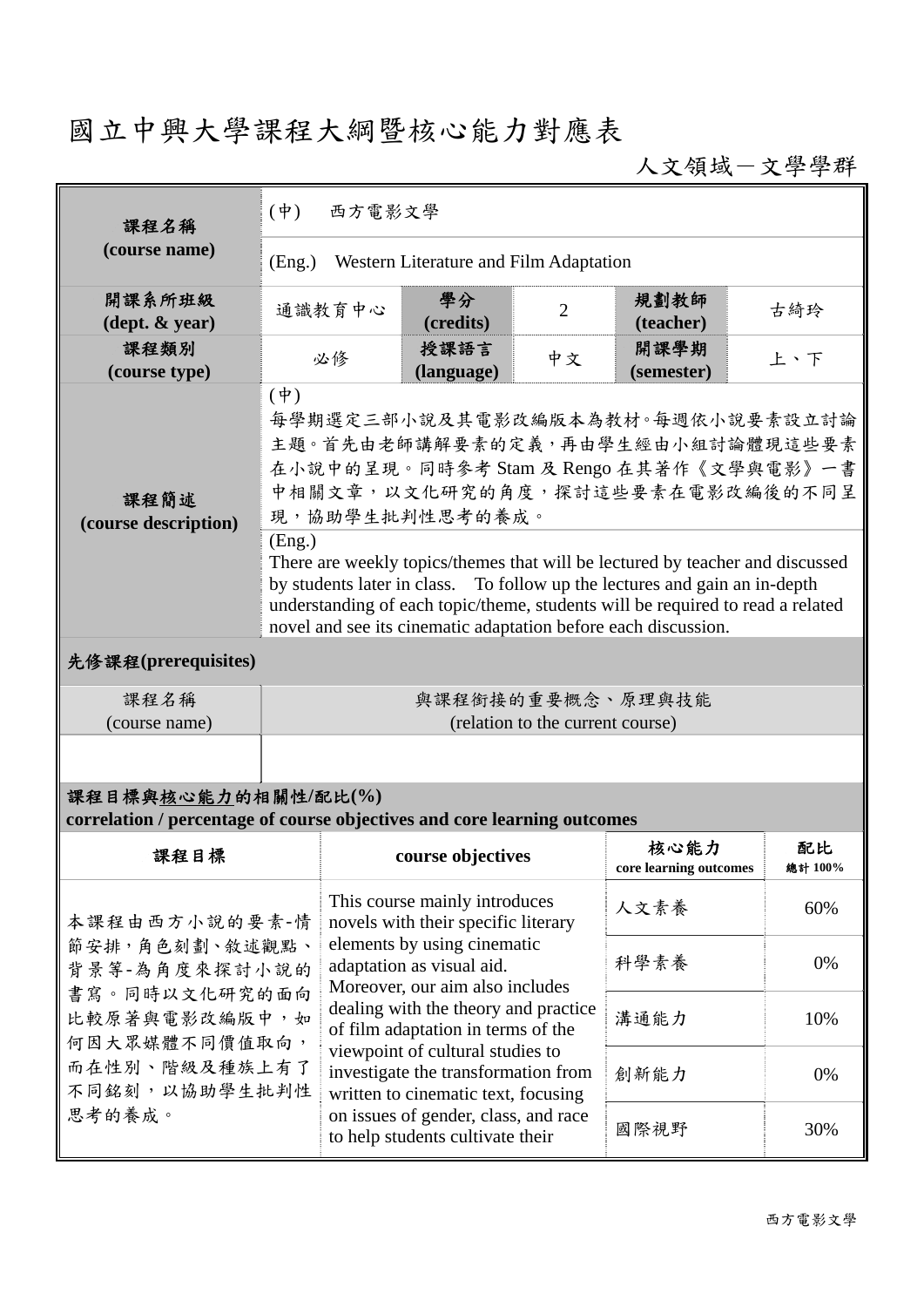|                                                                                       | critical thinking.                                     |                                                             |                | 社會關懷 | 0%   |  |  |  |  |
|---------------------------------------------------------------------------------------|--------------------------------------------------------|-------------------------------------------------------------|----------------|------|------|--|--|--|--|
| 課程目標之教學方法與評量方式<br>Teaching Strategies and Assessment Methods for Course Objectives    |                                                        |                                                             |                |      |      |  |  |  |  |
|                                                                                       | 課程目標<br>教學方法                                           |                                                             | 評量方式           |      |      |  |  |  |  |
|                                                                                       | $(\phi)$<br>$(\dagger)$                                |                                                             | $(\dot{\Psi})$ |      |      |  |  |  |  |
| 同上段                                                                                   |                                                        | 平時成績40%:出席率、課堂小組討論、口頭報告<br>期中報告30%:書面報告一份<br>期末報告30%:書面報告一份 |                |      |      |  |  |  |  |
| 授課內容 (單元名稱與內容、習作/考試進度、備註)<br>(course content and homework/tests schedule)             |                                                        |                                                             |                |      |      |  |  |  |  |
| 週次                                                                                    | 授<br>大<br>課<br>綱                                       |                                                             |                |      | 教師姓名 |  |  |  |  |
| 1                                                                                     | Course Description/Introduction to elements of fiction |                                                             |                |      |      |  |  |  |  |
| $\overline{2}$<br>"A Rose for Emily" (plot, characterization, point of view, setting) |                                                        |                                                             |                |      | 古綺玲  |  |  |  |  |
| 3                                                                                     | Beloved(Movie Video)                                   |                                                             |                |      |      |  |  |  |  |
| 4                                                                                     | Movie Video and Discussion                             |                                                             | 古綺玲            |      |      |  |  |  |  |
| 5                                                                                     | Discussion and comparison of the two versions          |                                                             | 古綺玲            |      |      |  |  |  |  |
| 6                                                                                     | Discussion and Group Oral Report                       |                                                             | 古綺玲            |      |      |  |  |  |  |
| $\tau$                                                                                | Group Oral Report                                      |                                                             |                |      |      |  |  |  |  |
| 8                                                                                     | The English Patient (Movie Video)                      |                                                             | 古綺玲            |      |      |  |  |  |  |
| 9                                                                                     | Movie Video and Discussion                             |                                                             | 古綺玲            |      |      |  |  |  |  |
| 10                                                                                    | Discussion and comparison of the two versions          |                                                             | 古綺玲            |      |      |  |  |  |  |
| 11                                                                                    | Discussion and Group Oral Report                       |                                                             | 古綺玲            |      |      |  |  |  |  |
| 12                                                                                    | Group Oral Report                                      |                                                             | 古綺玲            |      |      |  |  |  |  |
| 13                                                                                    | Mrs. Dalloway (Movie Video: The Hours)                 |                                                             |                |      |      |  |  |  |  |
| 14                                                                                    | Movie Video and Discussion                             |                                                             | 古綺玲            |      |      |  |  |  |  |
| 15                                                                                    | Discussion and comparison of the two versions          |                                                             | 古綺玲            |      |      |  |  |  |  |
| 16                                                                                    | Discussion and Group Oral Report                       |                                                             | 古綺玲            |      |      |  |  |  |  |
| 17                                                                                    | Group Oral Report                                      |                                                             | 古綺玲            |      |      |  |  |  |  |
| 18                                                                                    | No Class(Final Exam)(term paper due)                   |                                                             | 古綺玲            |      |      |  |  |  |  |
| 教科書&參考書目(書名、作者、書局、代理商、說明)<br>(textbook & other references)                            |                                                        |                                                             |                |      |      |  |  |  |  |